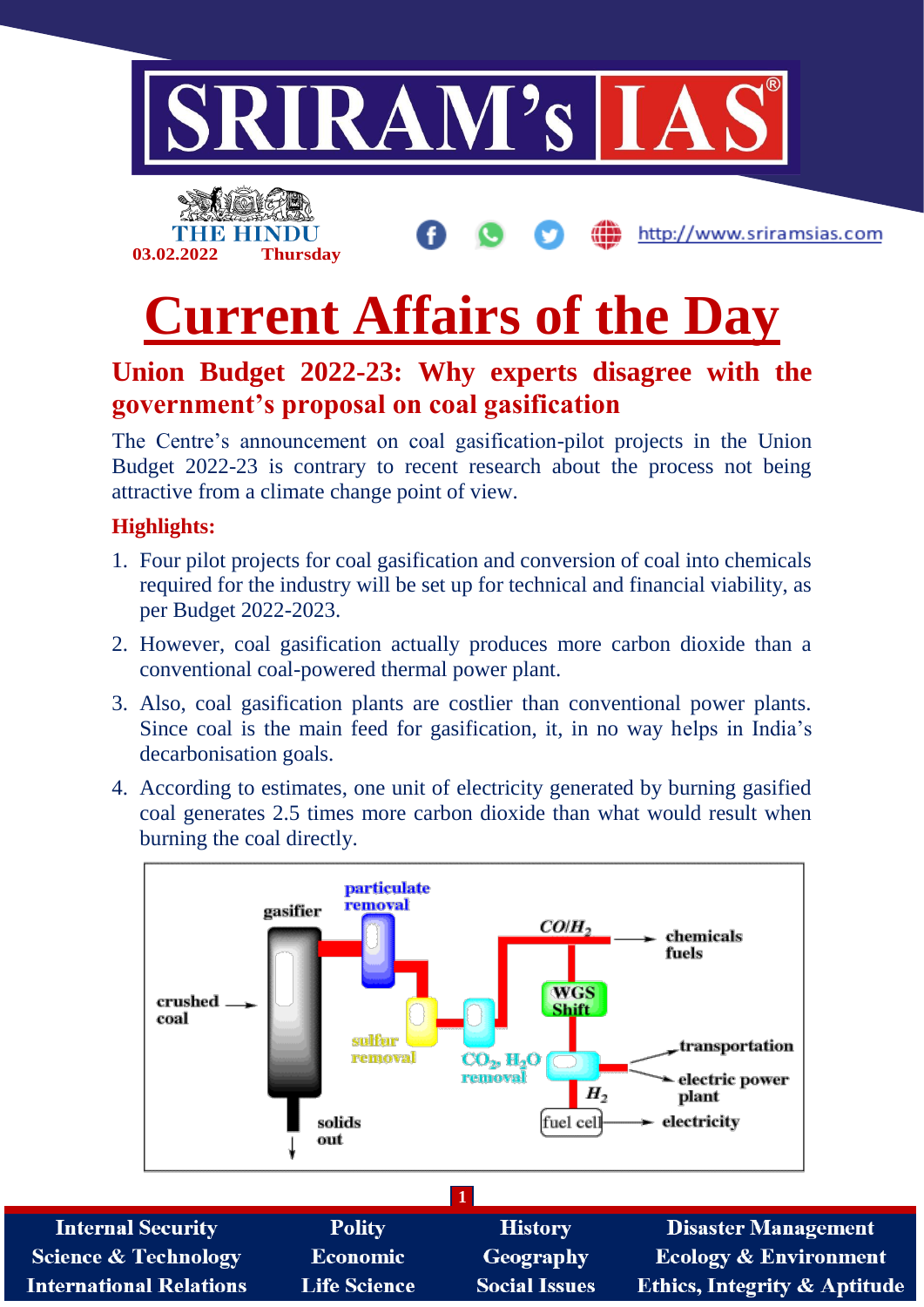

In the gasifier, crushed coal is combined with steam at high pressure and temperature. The quantity of oxygen is limited to prevent the complete combustion of the coal. Instead, the carbon reacts with the steam to form a mixture of CO, H2, and other gases.

 $C_{(s)} + H_2O_{(g)} \longrightarrow CO + H_2$ 

### **WGS Shift:**

The mixture of CO and hydrogen is a burnable gas but combustion of the CO produces carbon dioxide. Treating the mixture with water vapour over a catalyst converts the CO to CO2 and produces more hydrogen.

 $CO + H_2O_{(a)} \longrightarrow CO_2 + H_2$ 

#### **Coal gasification is more polluting:**

- 1. Coal gasification is a process in which coal is partially oxidised with air, oxygen, steam or carbon dioxide to form a fuel gas. This gas is then used instead of piped natural gas methane and others for deriving energy.
- 2. A recent study by the Princeton University in the United States found that using synthetic natural gas for residential cooking and heating, for electricity generation, or for industrial heat generation, results in 10, 40 and 70 per cent more CO2 emissions than directly burning coal that provides the same amount of energy in each sector.
- 3. According to a study by Duke University in the US, the syngas process converts a relatively high-quality energy source (coal) to a lower quality state (gas) and consumes a lot of energy in doing so.
- 4. Thus, the efficiency of conversion is also low. From an environmental perspective, the CO2 emissions from syngas production are much higher than conventional natural gas and worse than burning coal for power directly.

| <b>Internal Security</b>        | <b>Polity</b>       | <b>History</b>       | <b>Disaster Management</b>              |  |  |  |
|---------------------------------|---------------------|----------------------|-----------------------------------------|--|--|--|
| <b>Science &amp; Technology</b> | Economic            | Geography            | <b>Ecology &amp; Environment</b>        |  |  |  |
| <b>International Relations</b>  | <b>Life Science</b> | <b>Social Issues</b> | <b>Ethics, Integrity &amp; Aptitude</b> |  |  |  |